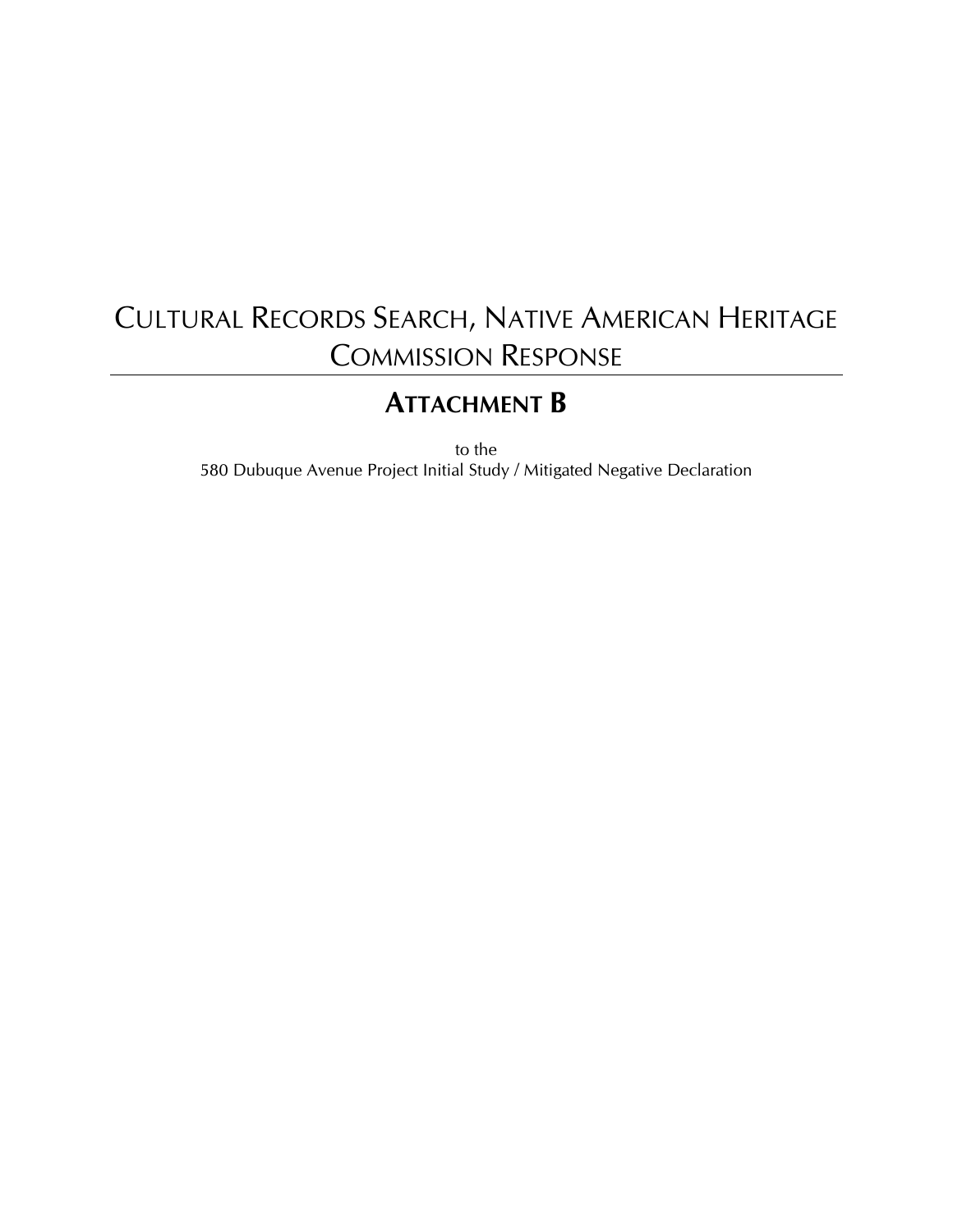

August 22, 2021 NWIC File No.: 21-0249

Rebecca Auld Lamphier- Gregory, Inc. 4100 Redwood Road, STE 20A - #601 Oakland, CA 94619

Re: Record search results for the proposed 580 Dubuque Avenue Project in the City of South San Francisco, CA.

Dear Ms. Rebecca Auld:

Per your request received by our office on the  $12<sup>th</sup>$  of August, 2021, a rapid response records search was conducted for the above referenced project by reviewing pertinent Northwest Information Center (NWIC) base maps that reference cultural resources records and reports, historic-period maps, and literature for San Mateo County. Please note that use of the term cultural resources includes both archaeological resources and historical buildings and/or structures.

As per information received by this office, the 1.89- acre project site was formerly used for industrial purposes but is currently vacant. The site includes Assessor's Parcel Number 015-021-998. The project proposes to construct approximately 295,000 square feet of research & development/office space adjacent to the recently relocated South San Francisco Caltrain station. The project will involve excavation for subsurface parking and removal of contaminated soil extending to depths of about 48 to 60 feet below ground surface.

Review of this information indicates that there have been five cultural resource studies that in total cover approximately 100% of the 580 Dubuque Avenue project area (see enclosed report listing). This 580 Dubuque Avenue project area contains no recorded archaeological resources. The State Office of Historic Preservation Built Environment Resources Directory (OHP BERD), which includes listings of the California Register of Historical Resources, California State Historical Landmarks, California State Points of Historical Interest, and the National Register of Historic Places, lists no recorded buildings or structures within the proposed 580 Dubuque Avenue project area,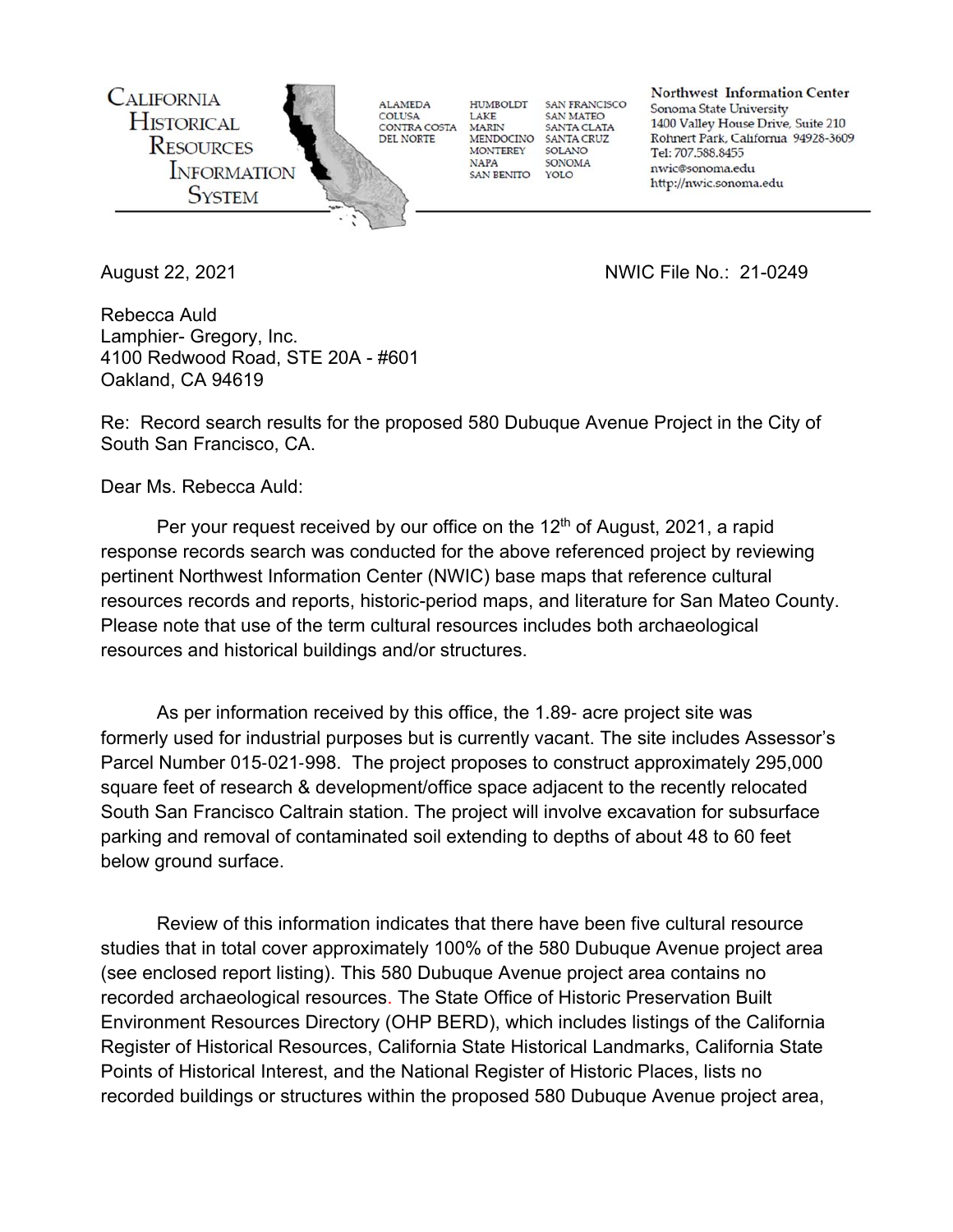although there is one recorded property adjacent to the project area on Dubuque Avenue, the South San Francisco Freight Spur and Loading Platform (OTIS # 521430). This resource has a status code of 6Y, meaning this property was determined ineligible for the National Register by consensus through Section 106 process, Not evaluated for the California Register or local listing. In addition to these inventories, the NWIC base maps show no recorded buildings or structures within the proposed 580 Dubuque Avenue project area.

At the time of Euroamerican contact the Native Americans that lived in the area were speakers of the Ramaytush language, part of the Costanoan/Ohlone language family (Levy 1978: 485). There are Native American resources in the general area of the proposed 580 Dubuque Avenue project area referenced in the ethnographic literature (Levy 1976, Nelson 1909). Using Milliken's study of various mission records, the proposed project area is located within the lands of the Urebure tribe, whose territory was located "in the San Bruno Creek area just south of San Bruno Mountain on the San Francisco Peninsula. (Milliken 1995: 258-9).

Based on an evaluation of the environmental setting and features associated with known sites, Native American resources in this part of San Mateo County have been found in areas marginal to the San Francisco Bay shore and inland in valleys, near intermittent and perennial watercourses and near areas populated by oak, buckeye, manzanita, and pine, as well as near a variety of plant and animal resources. The 580 Dubuque Avenue project area is located west of Point San Bruno, approximately 40 meters west of the historic San Francisco Bay shore margins. Given the similarity of these environmental factors and the ethnographic sensitivity of the area, there is a moderate to high potential for unrecorded Native American resources to be within the proposed 580 Dubuque Avenue project area.

Review of historical literature and maps indicated the possibility of historic-period activity within the 580 Dubuque Avenue project area. Early San Mateo County maps indicated the project area was located within the South San Francisco Land and Improvements Co., Abattoire (Bromfield 1894). In addition, the 1915 San Mateo USGS 15-minute topographic quadrangle indicated a portion of railroad spur within and adjacent to the project area. With this in mind, there is a moderate to high potential for unrecorded historic-period archaeological resources to be within the proposed 580 Dubuque Avenue project area.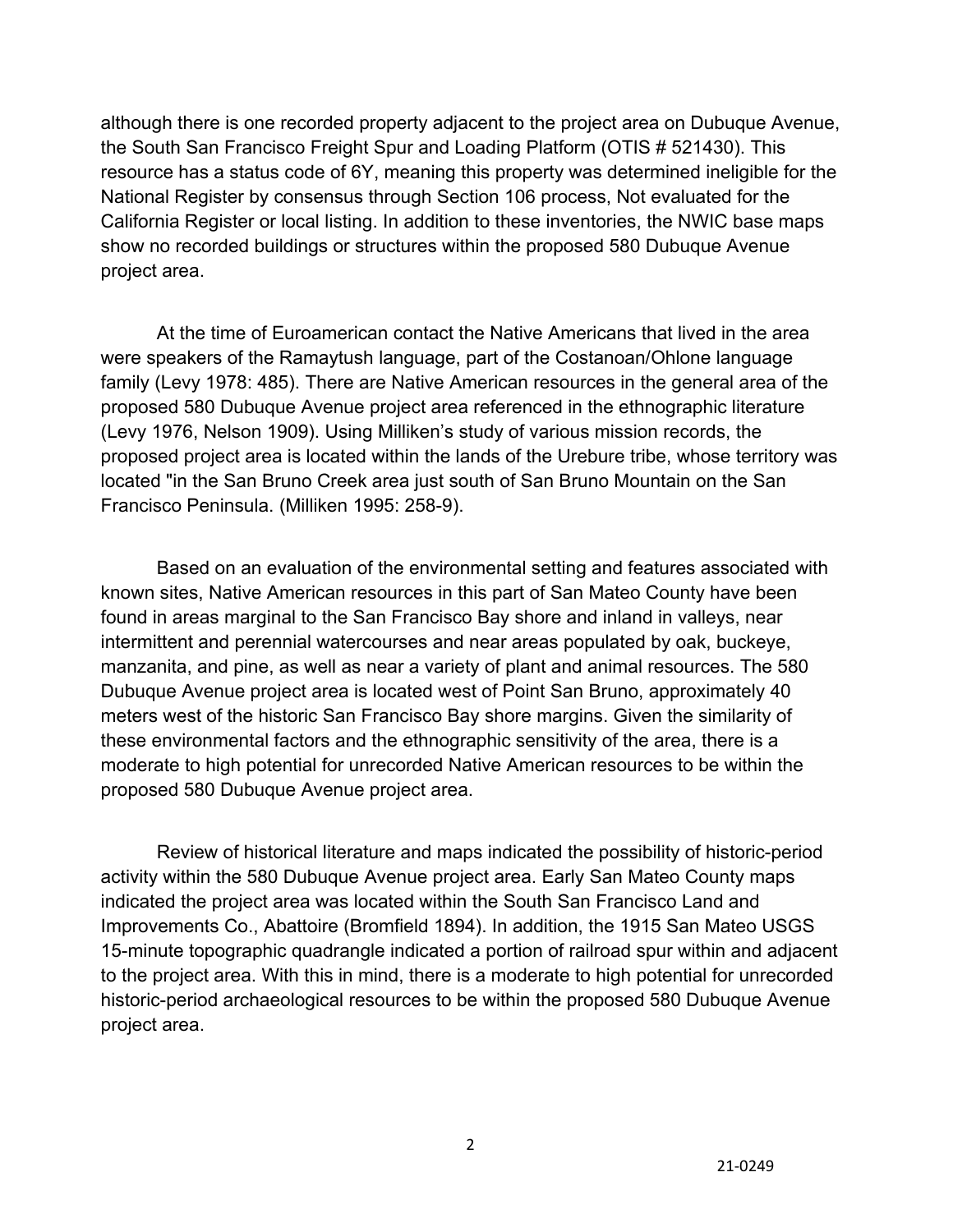The 1956 photo revised 1980 San Francisco South USGS 7.5-minute depicts a railroad spur within and adjacent to the 580 Dubuque Avenue project area. If present, this unrecorded structure meets the Office of Historic Preservation's minimum age standard that buildings, structures, and objects 45 years or older may be of historical value.

### **RECOMMENDATIONS:**

1) There is a moderate to high potential of identifying Native American archaeological resources and a moderate to high potential of identifying historic-period archaeological resources in the project area. Although previous studies included field survey of the project area, the 580 Dubuque Avenue project will involve excavation for subsurface parking and removal of contaminated soil extending to depths of about 48 to 60 feet below ground surface. Therefore, we recommend a qualified archaeologist conduct further archival and field study to identify possible buried cultural resources, and provided project specific recommendations. Field study may include, but is not limited to, pedestrian survey, hand auger sampling, shovel test units, or geoarchaeological analyses as well as other common methods used to identify the presence of archaeological resources. Please refer to the list of consultants who meet the Secretary of Interior's Standards at http://www.chrisinfo.org.

2) We recommend the lead agency contact the local Native American tribe(s) regarding traditional, cultural, and religious heritage values. For a complete listing of tribes in the vicinity of the project, please contact the Native American Heritage Commission at 916/373-3710.

3) The proposed 580 Dubuque Avenue project area is located adjacent to, and may contain a portion of one recorded structure, the South San Francisco Freight Spur and Loading Platform (OTIS # 521430), with a status code of 6Y, that is included in the OHP BERD. Therefore, prior to commencement of project activities, it is recommended that this resource be assessed by a professional familiar with the architecture and history of San Mateo County. Please refer to the list of consultants who meet the Secretary of Interior's Standards at http://www.chrisinfo.org.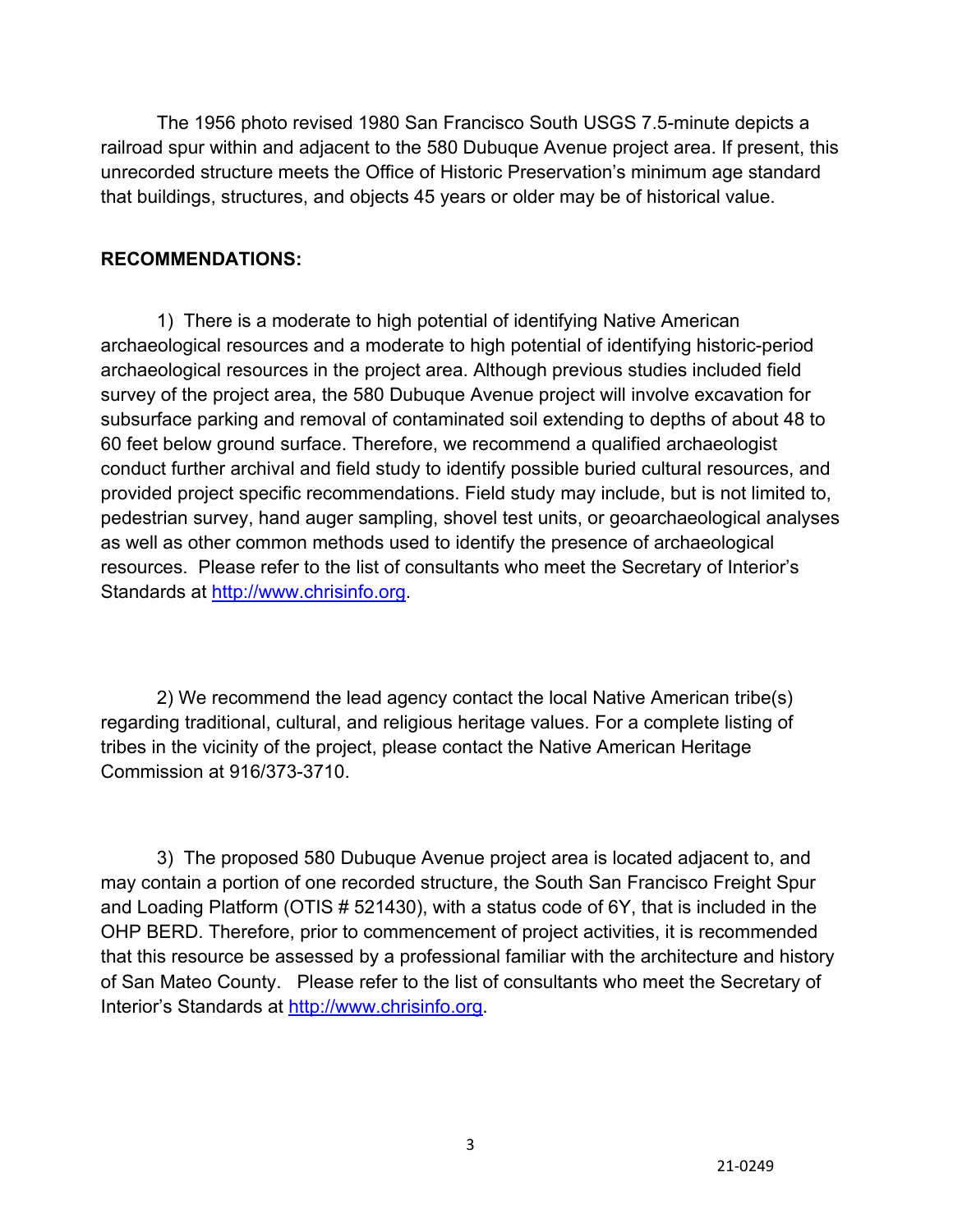4) Review for possible historic-period buildings or structures has included only those sources listed in the attached bibliography and should not be considered comprehensive.

5) If archaeological resources are encountered **during construction,** work should be temporarily halted in the vicinity of the discovered materials and workers should avoid altering the materials and their context until a qualified professional archaeologist has evaluated the situation and provided appropriate recommendations. Project personnel should not collect cultural resources. Native American resources include chert or obsidian flakes, projectile points, mortars, and pestles; and dark friable soil containing shell and bone dietary debris, heat-affected rock, or human burials. Historic-period resources include stone or adobe foundations or walls; structures and remains with square nails; and refuse deposits or bottle dumps, often located in old wells or privies.

6) It is recommended that any identified cultural resources be recorded on DPR 523 historic resource recordation forms, available online from the Office of Historic Preservation's website: https://ohp.parks.ca.gov/?page\_id=28351

Due to processing delays and other factors, not all of the historical resource reports and resource records that have been submitted to the Office of Historic Preservation are available via this records search. Additional information may be available through the federal, state, and local agencies that produced or paid for historical resource management work in the search area. Additionally, Native American tribes have historical resource information not in the California Historical Resources Information System (CHRIS) Inventory, and you should contact the California Native American Heritage Commission for information on local/regional tribal contacts.

The California Office of Historic Preservation (OHP) contracts with the California Historical Resources Information System's (CHRIS) regional Information Centers (ICs) to maintain information in the CHRIS inventory and make it available to local, state, and federal agencies, cultural resource professionals, Native American tribes, researchers, and the public. Recommendations made by IC coordinators or their staff regarding the interpretation and application of this information are advisory only. Such recommendations do not necessarily represent the evaluation or opinion of the State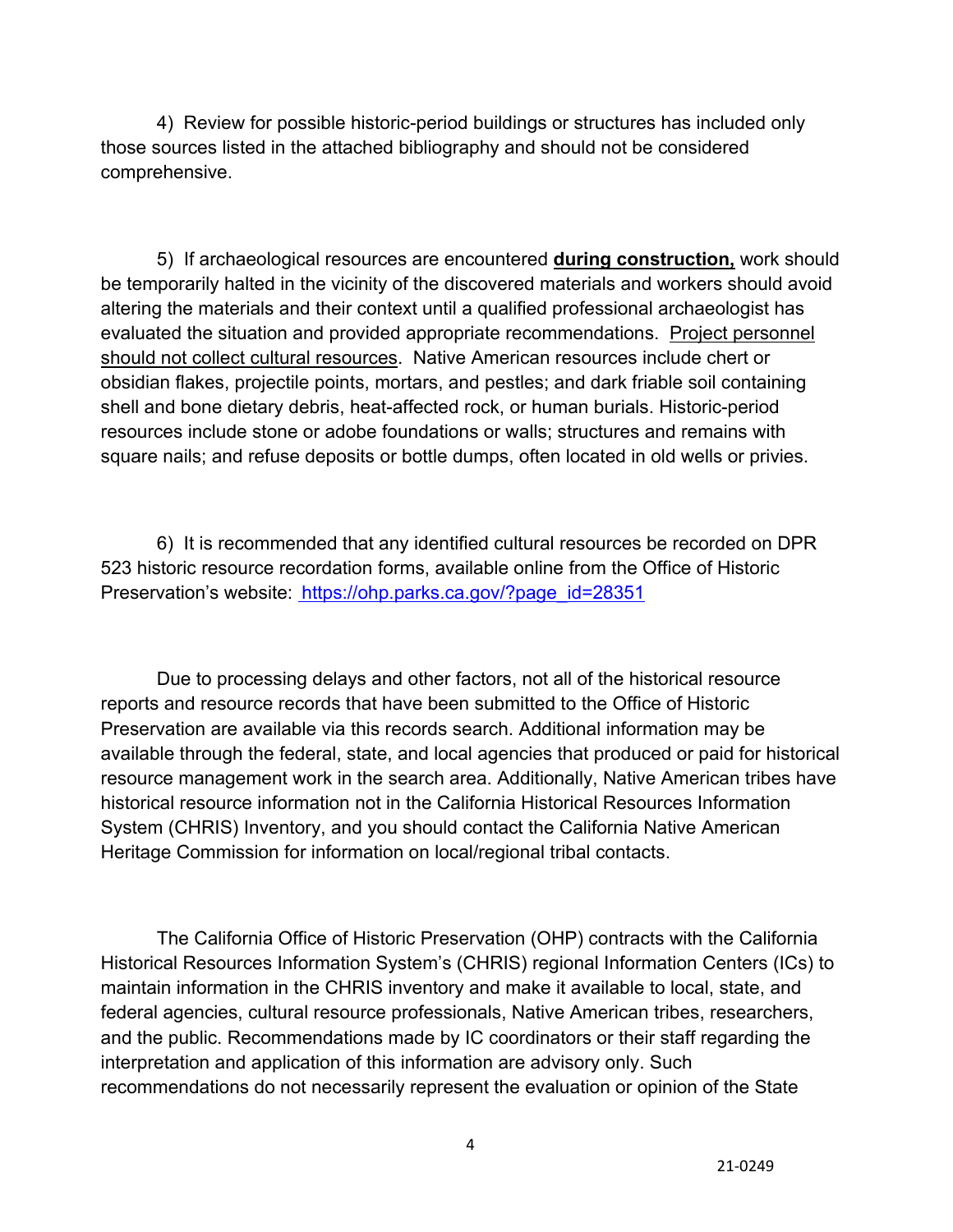Historic Preservation Officer in carrying out the OHP's regulatory authority under federal and state law.

Thank you for using our services. Please contact this office if you have any questions, (707) 588-8455.

Sincerely,<br>Júlian Galdahr

 Jillian Guldenbrein Researcher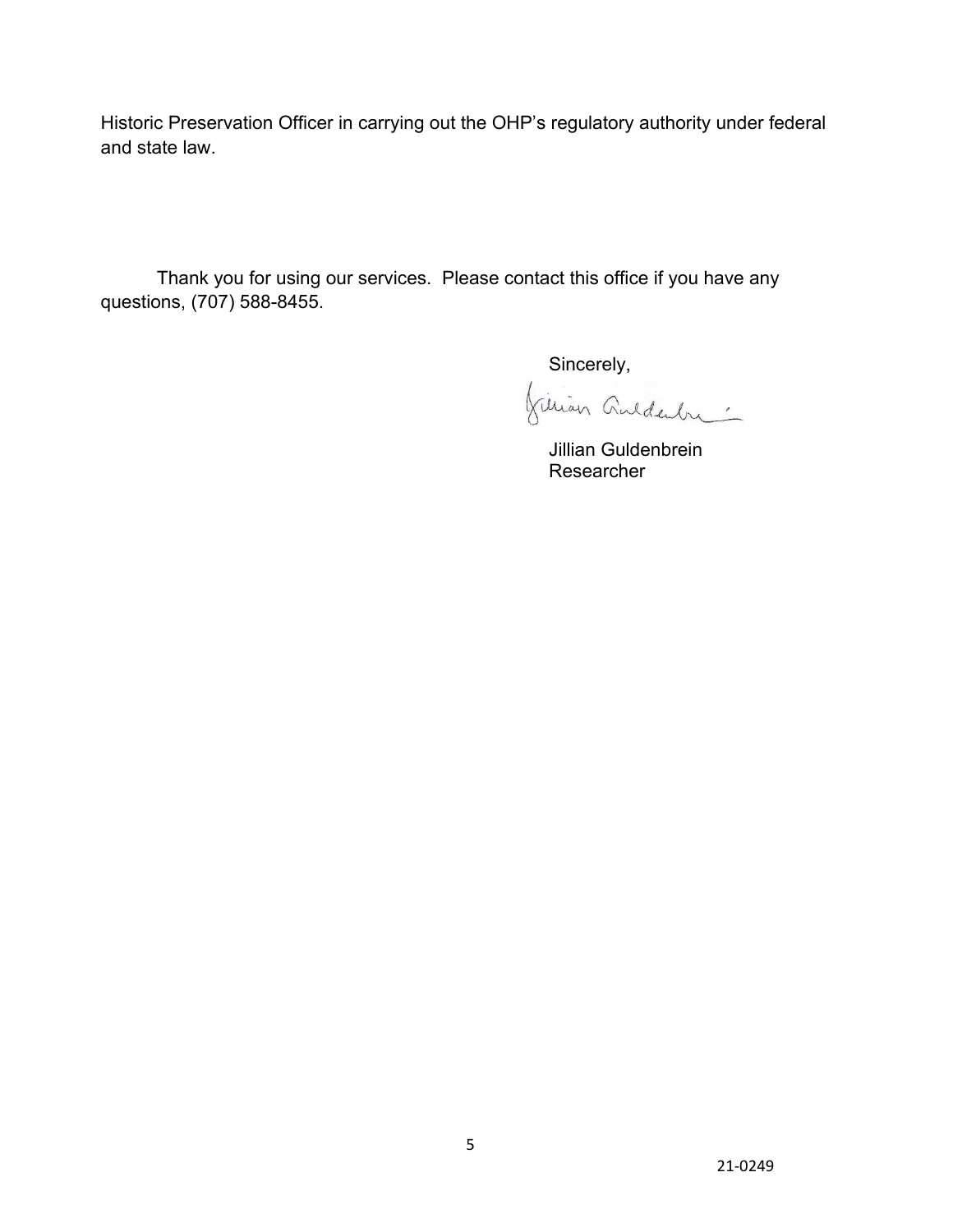#### **LITERATURE REVIEWED**

In addition to archaeological maps and site records on file at the Northwest Information Center of the Historical Resources Information System, the following literature was reviewed:

#### Brabb, Earl E., Fred A. Taylor, and George P. Miller

1982 *Geologic, Scenic, and Historic Points of Interest in San Mateo County, California*. Miscellaneous Investigations Series, Map I-1257-B, 1:62,500. Department of the Interior, United States Geological Survey, Washington, D.C.

#### Bromfield, Davenport

1894 Official Map of San Mateo County, California

#### General Land Office

1858, 1864 Survey Plat for Rancho Buri Buri, Township 3 South/Range 5 West.

#### Heizer, Robert F., editor

1974 *Local History Studies*, Vol. 18., "The Costanoan Indians." California History Center, DeAnza College, Cupertino, CA.

#### Helley, E.J., K.R. Lajoie, W.E. Spangle, and M.L. Blair

1979 *Flatland Deposits of the San Francisco Bay Region - Their Geology and Engineering Properties, and Their Importance to Comprehensive Planning*. Geological Survey Professional Paper 943. United States Geological Survey and Department of Housing and Urban Development.

#### Kroeber, A.L.

1925 *Handbook of the Indians of California*. Bureau of American Ethnology, Bulletin 78, Smithsonian Institution, Washington, D.C. (Reprint by Dover Publications, Inc., New York, 1976)

#### Levy, Richard

1978 Costanoan. In *California*, edited by Robert F. Heizer, pp. 485-495. Handbook of North American Indians, vol. 8, William C. Sturtevant, general editor. Smithsonian Institution, Washington, D.C.

#### Milliken, Randall

1995 *A Time of Little Choice: The Disintegration of Tribal Culture in the San Francisco Bay Area 1769-1810*. Ballena Press Anthropological Papers No. 43, Menlo Park, CA.

#### Nelson, N.C.

1909 *Shellmounds of the San Francisco Bay Region*. University of California Publications in American Archaeology and Ethnology 7(4):309-356. Berkeley. (Reprint by Kraus Reprint Corporation, New York, 1964)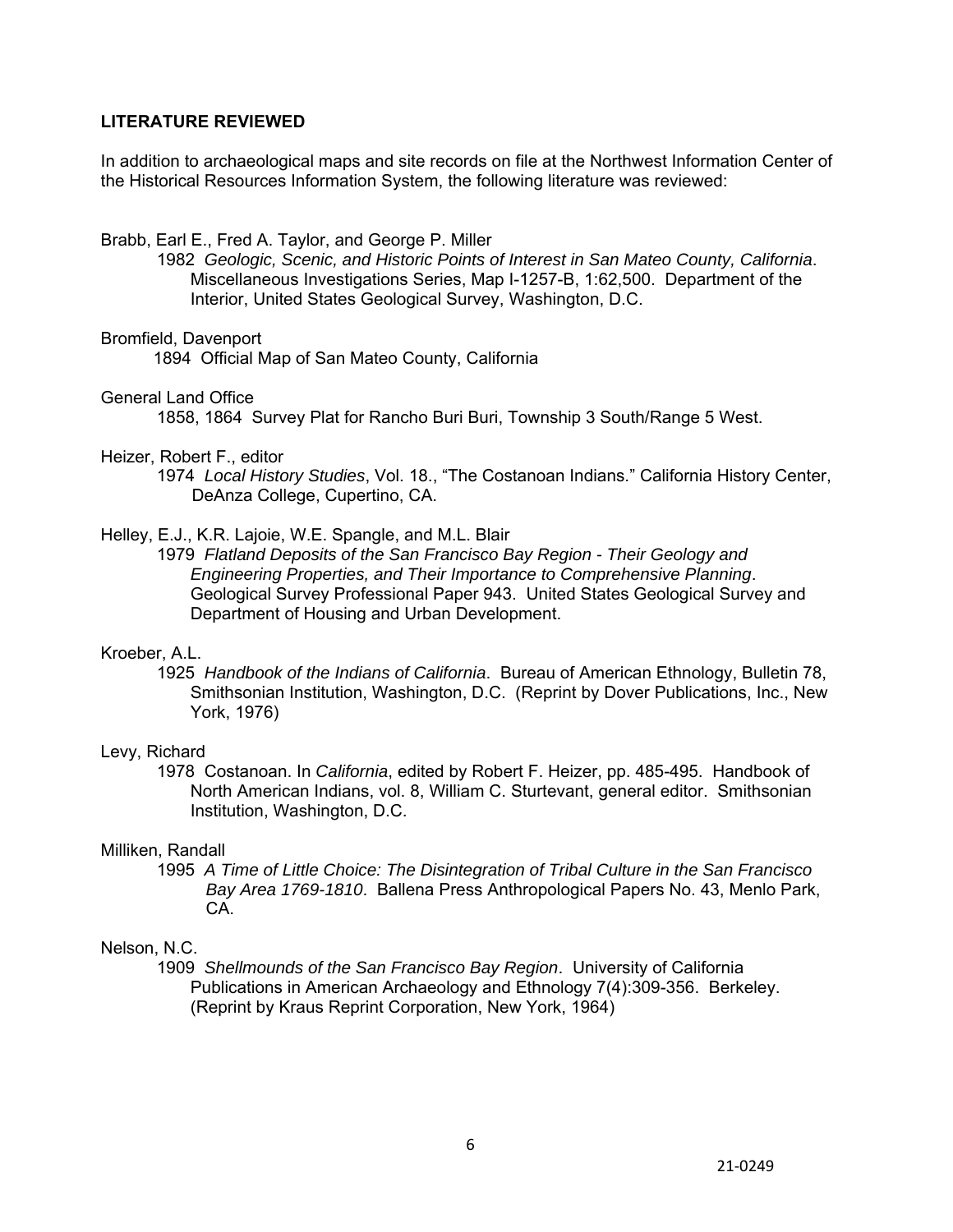Nichols, Donald R., and Nancy A. Wright

1971 Preliminary Map of Historic Margins of Marshland, San Francisco Bay, California. U.S. Geological Survey Open File Map. U.S. Department of the Interior, Geological Survey in cooperation with the U.S. Department of Housing and Urban Development, Washington, D.C.

San Mateo County Historic Resources Advisory Board

*1984 San Mateo County: Its History and Heritage*. Second Edition. Division of Planning and Development Department of Environmental Management.

State of California Department of Parks and Recreation

1976 *California Inventory of Historic Resources*. State of California Department of Parks and Recreation, Sacramento.

State of California Office of Historic Preservation **\*\***

2020 *Built Environment Resources Directory*. Listing by City (through March 3, 2020). State of California Office of Historic Preservation, Sacramento.

**\*\***Note that the Office of Historic Preservation's *Historic Properties Directory* includes National Register, State Registered Landmarks, California Points of Historical Interest, and the California Register of Historical Resources as well as Certified Local Government surveys that have undergone Section 106 review.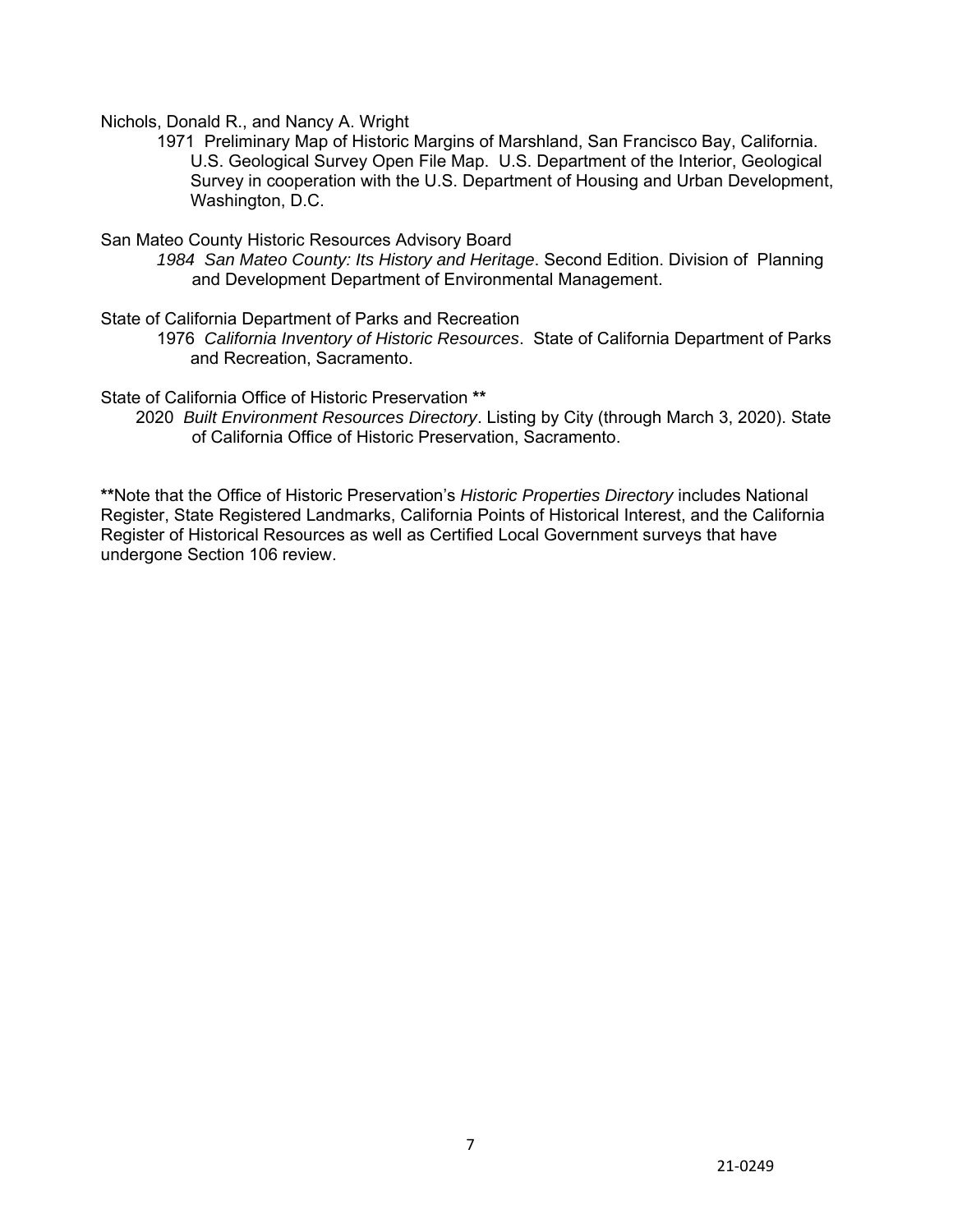#### **NWIC File # 21-0249 580 Dubuque Avenue Project**

Voided - S-43525

| Report No. | <b>Other IDs</b>                                                   | Year | Author(s)                                                                        | Title                                                                                                                                                    | <b>Affiliation</b>                                     |
|------------|--------------------------------------------------------------------|------|----------------------------------------------------------------------------------|----------------------------------------------------------------------------------------------------------------------------------------------------------|--------------------------------------------------------|
| S-029657   | OHP PRN -<br>FTA021021A;<br>Voided - S-37863;<br>Voided - S-42672: |      | 2002 Wendy J. Nelson,<br>Tammara Norton, Larry<br>Chiea, and Reinhard<br>Pribish | Archaeological Inventory for the Caltrain<br>Electrification Program Alternative in San<br>Francisco, San Mateo, and Santa Clara<br>Counties, California | Far Western<br>Anthropological Research<br>Group, Inc. |

| S-029657a | 2002 | Rand F. Herbert | Finding of No Adverse Effect, Caltrain<br>Electrification Program, San Francisco, San<br>Mateo, and Santa Clara Counties, California                | <b>JRP Historical Consulting</b><br>Services                                                                  |
|-----------|------|-----------------|-----------------------------------------------------------------------------------------------------------------------------------------------------|---------------------------------------------------------------------------------------------------------------|
| S-029657b | 2002 |                 | Historic Property Survey for the Proposed<br>Caltrain Electrification Program, San<br>Francisco, San Mateo, and Santa Clara<br>Counties, California | Parsons: JRP Historical<br><b>Consulting Services: Far</b><br>Western Anthropological<br>Research Group, Inc. |
| S-029657c | 2002 | Knox Mellon     | FTA021021A: Caltrain Electrification<br>Program, San Francisco, San Mateo, and<br>Santa Clara Counties                                              | Office of Historic<br>Preservation                                                                            |
| S-029657d | 2003 | Meta Bunse      | Final Finding of Effect Amendment, Caltrain<br>Electrification Project, San Francisco, San<br>Mateo, and Santa Clara Counties, California           | <b>JRP Historical Consulting</b><br>Services                                                                  |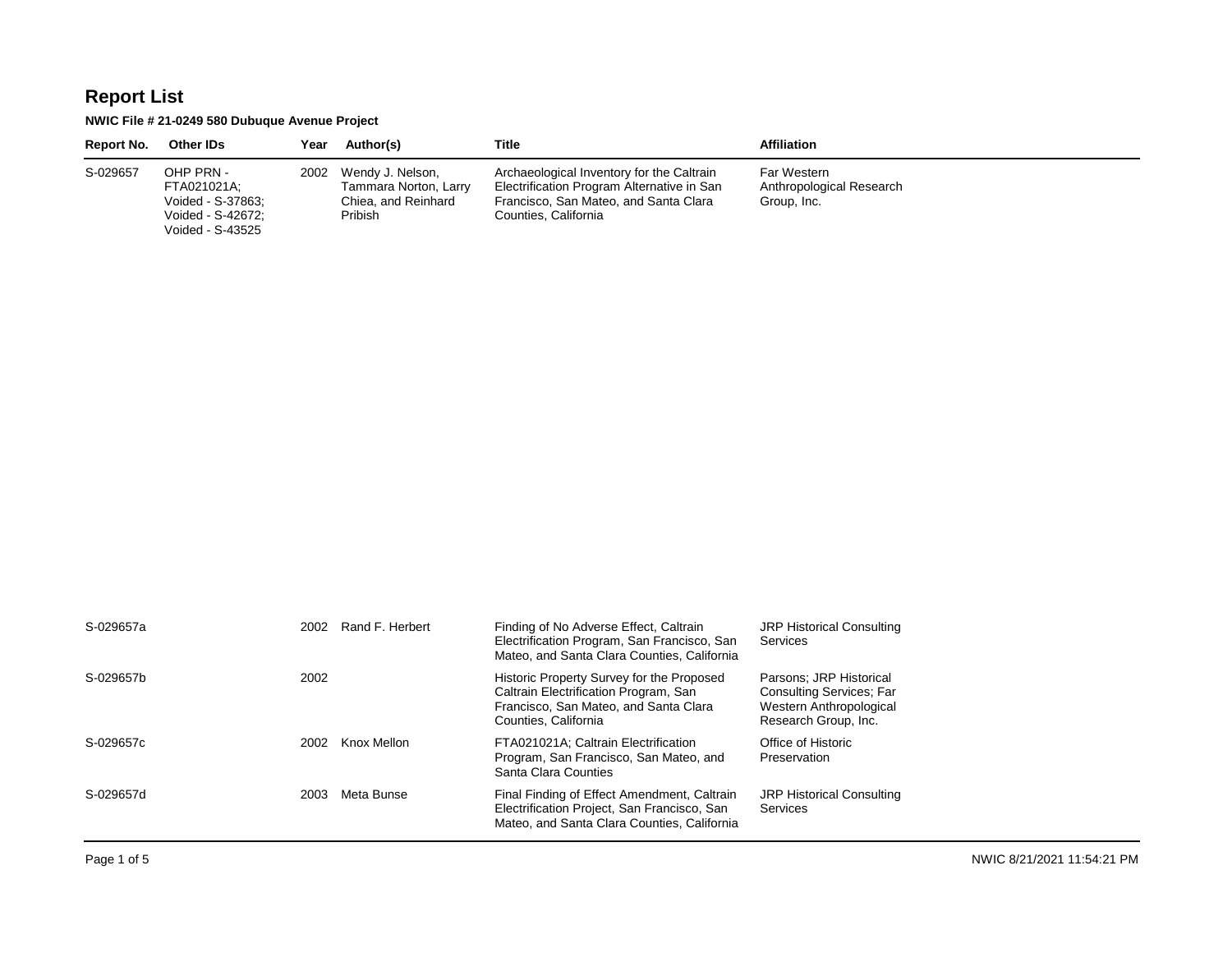| Report No. | <b>Other IDs</b>        | Year | Author(s)                                                       | Title                                                                                                                                                                                                                                                                                | <b>Affiliation</b>                                     |
|------------|-------------------------|------|-----------------------------------------------------------------|--------------------------------------------------------------------------------------------------------------------------------------------------------------------------------------------------------------------------------------------------------------------------------------|--------------------------------------------------------|
| S-029657e  |                         | 2001 | Rand F. Herbert                                                 | Draft Finding of No Adverse Effect, Caltrain<br>Electrification Program, San Francisco, San<br>Mateo, and Santa Clara Counties, California                                                                                                                                           | JRP Historical Consulting<br>Services                  |
| S-029657f  |                         |      | 2008 Sharon A. Waechter,<br>Jack Meyer, and Laura<br>Leach-Palm | Cultural Resources Addendum for the<br>Caltrain Electrification Program Alternative:<br>San Francisco, San Mateo, and Santa Clara<br>Counties, California                                                                                                                            | Far Western<br>Anthropological Research<br>Group, Inc. |
| S-029657g  |                         | 2008 | Meta Bunse                                                      | Addendum Finding of Effect, Caltrain<br>Electrification Program, San Francisco to San<br>Jose (MP 0.0 to 52.0); San Francisco, San<br>Mateo, and Santa Clara Counties, California                                                                                                    | JRP Historical Consulting,<br>LLC.                     |
| S-029657h  |                         | 2002 |                                                                 | Inventory and Evaluation of Historic<br>Resources, Caltrain Electrification Program,<br>San Francisco to Gilroy (MP 0.0 to 77.4)<br>(Draft)                                                                                                                                          | <b>JRP Historical Consulting</b><br>Services           |
| S-030760   |                         |      | 2005 Laura Leach-Palm and<br>Brian F. Byrd                      | Archaeological Inventory for the South San<br>Francisco Four-Tracking and New Station<br>Project, Caltrain Peninsula Corridor Line, San<br>Mateo County, California; From North of<br>Tunnel Avenue in Brisbane, MP 6.1, to Colma<br>Creek in San Bruno, MP 9.72                     | Far Western<br>Anthropological Research<br>Group, Inc. |
| S-031824   | OHP PRN -<br>FTA040913A | 2006 |                                                                 | Peninsula Corridor Joint Powers Board,<br>South San Francisco Station and Track Work<br>Project; Brisbane and South San Francisco,<br>San Mateo County, California; Caltrans Mile<br>Posts: 06.10 to 10.60                                                                           | <b>JRP Historical Consulting</b>                       |
| S-031824a  |                         |      | 2006 Laura Leach-Palm and<br>Brian F. Byrd                      | Archaeological Inventory for the South San<br>Francisco Station and Track Work Project,<br>Caltrain Peninsular Corridor Line, San Mateo<br>County, California, From North of Tunnel<br>Avenue in Brisbane, MP 6.1., to Scott Street<br>in San Bruno, MP 10.6                         | Far Western<br>Anthropological Research<br>Group, Inc. |
| S-031824b  |                         | 2007 | Milford Wayne Donaldson                                         | Finding of Effect (No Adverse Effect), South<br>San Francisco Station and Track Work<br>Project, San Mateo County, California<br>Section 106 Consultation [ Section 106<br>Consultation<br>(Rncl.02) on the South San Francisco Station<br>and Track Work Project, San Mateo County, | California Office of Historic<br>Preservation          |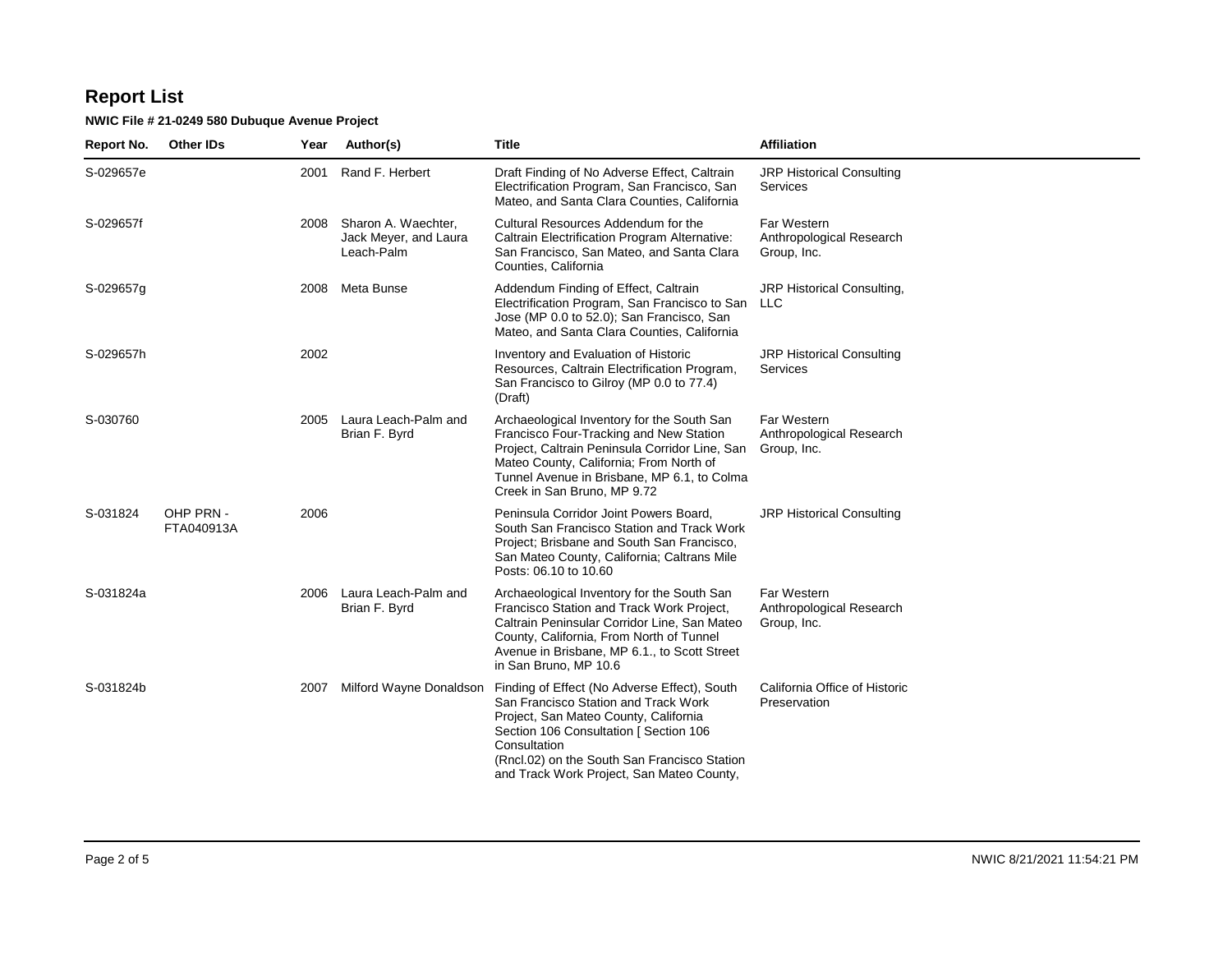| Report No. | <b>Other IDs</b>        | Year | Author(s)                                                     | Title                                                                                                                                                                                                                                                         | <b>Affiliation</b>                            |
|------------|-------------------------|------|---------------------------------------------------------------|---------------------------------------------------------------------------------------------------------------------------------------------------------------------------------------------------------------------------------------------------------------|-----------------------------------------------|
| S-036747   | OHP PRN -<br>FTA021021A | 2006 | Rand Herbert.<br>Christopher Morris, and<br>Cynthia Toffelier | Finding of No Adverse Effect for the<br>Peninsula Corridor Joint Powers Board,<br>South San Francisco Station and Track Work<br>Project, Brisbane, South San Francisco and<br>San Bruno, San Mateo County, California,<br>Caltrain Mile Posts: 06.10 to 10.60 | <b>JRP Historical Consulting</b>              |
| S-036747a  |                         | 2002 | Knox Mellon                                                   | FTA021021A; Caltrain Electification Program,<br>San Francisco, San Mateo, and Santa Clara                                                                                                                                                                     | California Office of Historic<br>Preservation |
| S-036747b  |                         | 2006 |                                                               | Milford Wayne Donaldson FTA021021A; Caltrain Electification Program,<br>San Francisco, San Mateo, and Santa Clara                                                                                                                                             | California Office of Historic<br>Preservation |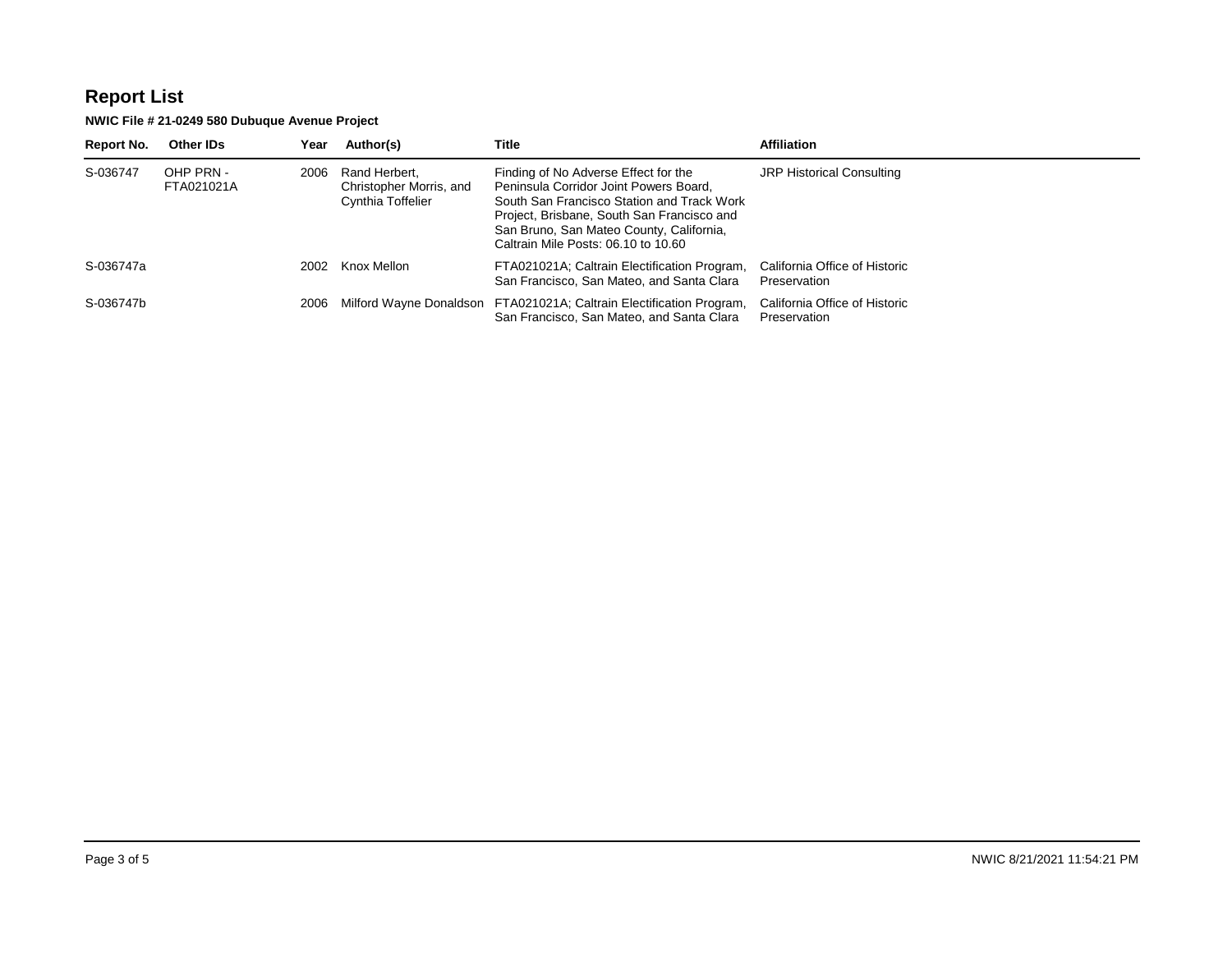| Report No. | <b>Other IDs</b> | Year | Author(s)                        | Title                                                                                                                                                                                                         | <b>Affiliation</b> |
|------------|------------------|------|----------------------------------|---------------------------------------------------------------------------------------------------------------------------------------------------------------------------------------------------------------|--------------------|
| S-048738   |                  | 2011 | Denise Jurich and Amber<br>Grady | California High-Speed Train Project,<br>Environmental Impact Report/Environmental<br>Impact Statement, San Francisco to San<br>Jose Section, Archaeological Survey Report,<br><b>Technical Report [Draft]</b> | PBS&J              |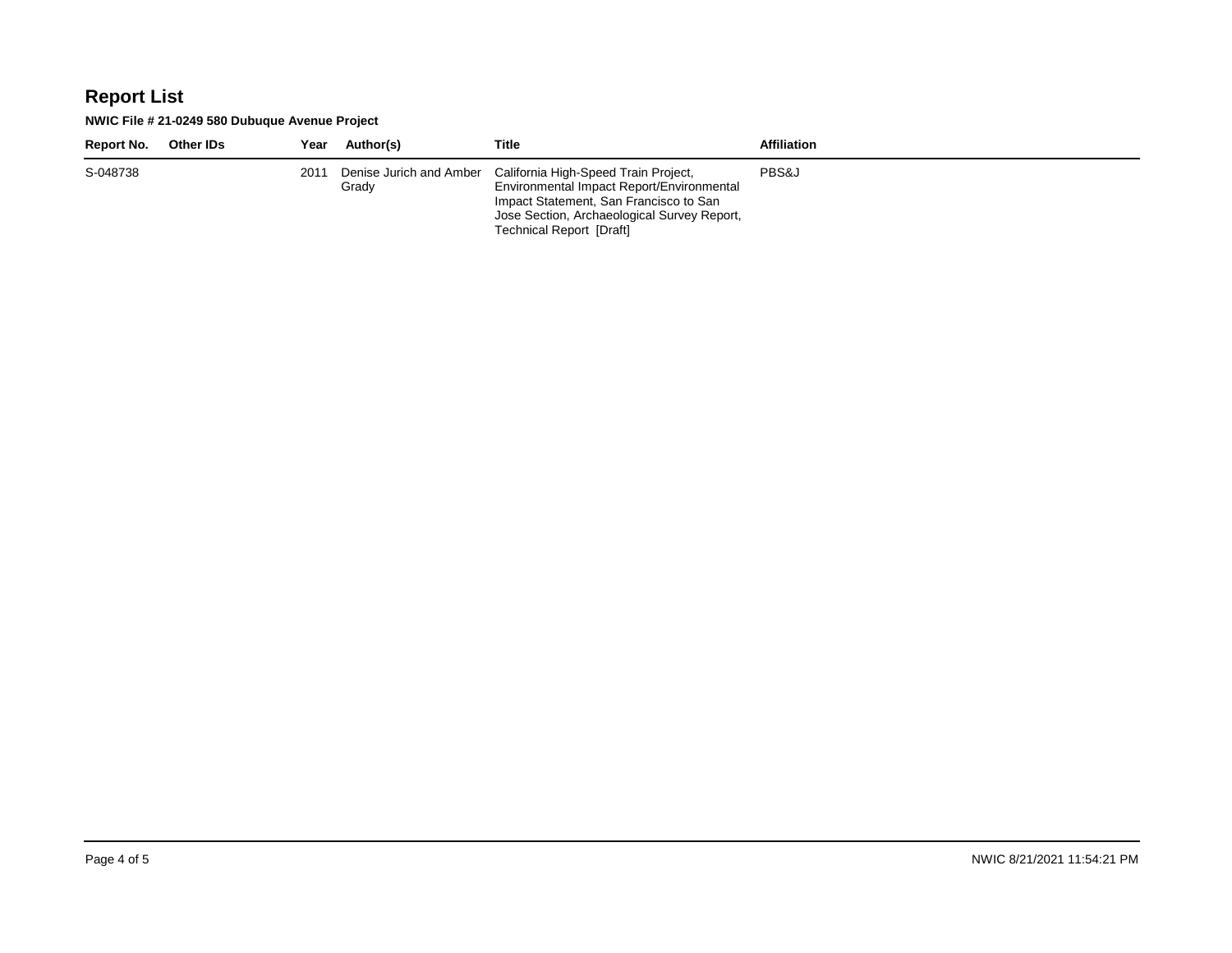| Report No. | Other IDs | Year | Author(s)                         | Title                                                                                                                                                                                                          | <b>Affiliation</b> |
|------------|-----------|------|-----------------------------------|----------------------------------------------------------------------------------------------------------------------------------------------------------------------------------------------------------------|--------------------|
| S-048738a  |           | 2011 | Amber Grady and<br>Richard Brandi | California High-Speed Train Project,<br>Environmental Impact Report/Environmental<br>Impact Statement, San Francisco to San<br>Jose Section, Historic Architectural Survey<br>Report, Technical Report [Draft] | PBS&J              |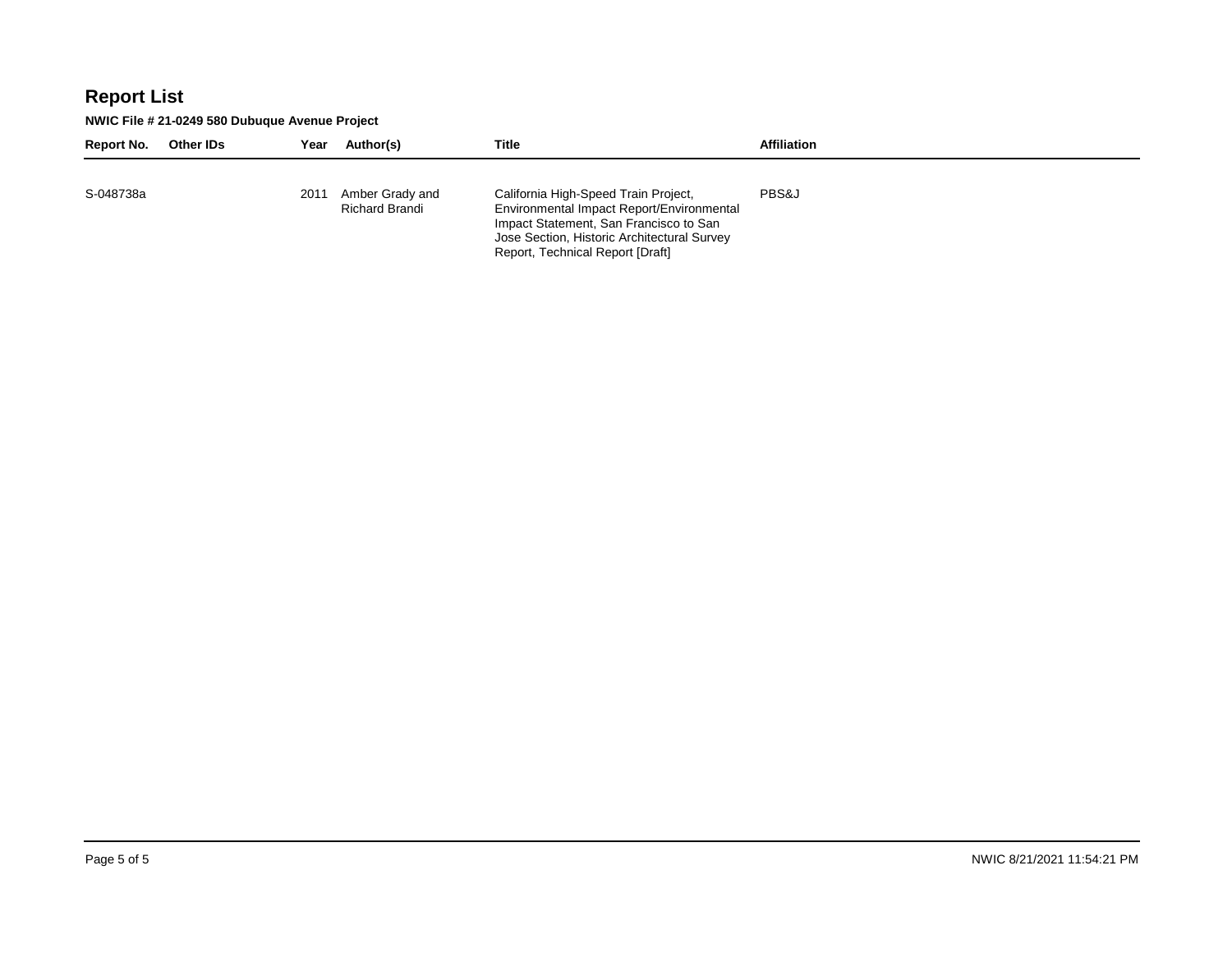

**CHAIRPERSON Laura Miranda**  *Luiseño*

VICE CHAIRPERSON **Reginald Pagaling** *Chumash*

**SECRETARY Merri Lopez-Keifer** *Luiseño*

PARLIAMENTARIAN **Russell Attebery** *Karuk* 

**COMMISSIONER William Mungary** *Paiute/White Mountain Apache*

**COMMISSIONER Julie Tumamait-Stenslie** *Chumash*

**COMMISSIONER** [**Vacant**]

COMMISSIONER [**Vacant**]

**COMMISSIONER** [**Vacant**]

EXECUTIVE SECRETARY **Christina Snider** *Pomo*

#### **NAHC HEADQUARTERS**

1550 Harbor Boulevard Suite 100 West Sacramento, California 95691 (916) 373-3710 [nahc@nahc.ca.gov](mailto:nahc@nahc.ca.gov) NAHC.ca.gov

## **NATIVE AMERICAN HERITAGE COMMISSION**

October 22, 2021

Rebecca Auld Lamphier-Gregory

Via Email to: [rauld@lamphier-gregory.com](mailto:rauld@lamphier-gregory.com)

**Re: Native American Tribal Consultation, Pursuant to the Assembly Bill 52 (AB 52), Amendments to the California Environmental Quality Act (CEQA) (Chapter 532, Statutes of 2014), Public Resources Code Sections 5097.94 (m), 21073, 21074, 21080.3.1, 21080.3.2, 21082.3, 21083.09,21084.2 and 21084.3, 580 Dubuque Ave. Project, San Mateo County.**

Dear Ms. Auld:

Pursuant to Public Resources Code section 21080.3.1 (c), attached is a consultation list of tribes that are traditionally and culturally affiliated with the geographic area of the above-listed project. Please note that the intent of the AB 52 amendments to CEQA is to avoid and/or mitigate impacts to tribal cultural resources, (Pub. Resources Code §21084.3 (a)) ("Public agencies shall, when feasible, avoid damaging effects to any tribal cultural resource.")

Public Resources Code sections 21080.3.1 and 21084.3(c) require CEQA lead agencies to consult with California Native American tribes that have requested notice from such agencies of proposed projects in the geographic area that are traditionally and culturally affiliated with the tribes on projects for which a Notice of Preparation or Notice of Negative Declaration or Mitigated Negative Declaration has been filed on or after July 1, 2015. Specifically, Public Resources Code section 21080.3.1 (d) provides:

*Within 14 days of determining that an application for a project is complete or a decision by a public agency to undertake a project, the lead agency shall provide formal notification to the*  designated contact of, or a tribal representative of, traditionally and culturally affiliated *California Native American tribes that have requested notice, which shall be accomplished by means of at least one written notification that includes a brief description of the proposed project and its location, the lead agency contact information, and a notification that the California Native American tribe has 30 days to request consultation pursuant to this section.* 

The AB 52 amendments to CEQA law does not preclude initiating consultation with the tribes that are culturally and traditionally affiliated within your jurisdiction prior to receiving requests for notification of projects in the tribe's areas of traditional and cultural affiliation. The Native American Heritage Commission (NAHC) recommends, but does not require, early consultation as a best practice to ensure that lead agencies receive sufficient information about cultural resources in a project area to avoid damaging effects to tribal cultural resources.

The NAHC also recommends, but does not require that agencies should also include with their notification letters, information regarding any cultural resources assessment that has been completed on the area of potential effect (APE), such as:

1. The results of any record search that may have been conducted at an Information Center of the California Historical Resources Information System (CHRIS), including, but not limited to: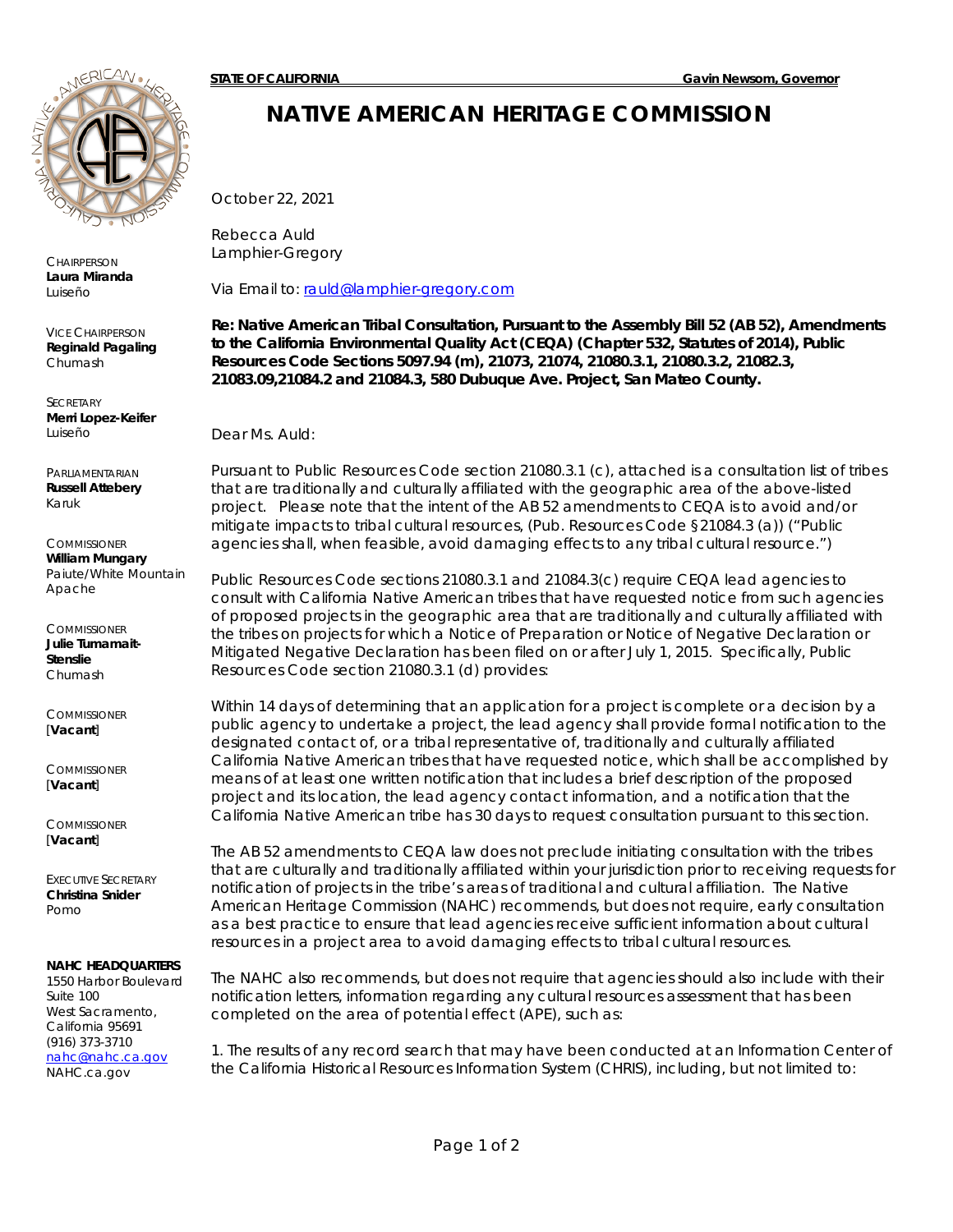- A listing of any and all known cultural resources that have already been recorded on or adjacent to the APE, such as known archaeological sites;
- Copies of any and all cultural resource records and study reports that may have been provided by the Information Center as part of the records search response;
- Whether the records search indicates a low, moderate, or high probability that unrecorded cultural resources are located in the APE; and
- If a survey is recommended by the Information Center to determine whether previously unrecorded cultural resources are present.
- 2. The results of any archaeological inventory survey that was conducted, including:
	- Any report that may contain site forms, site significance, and suggested mitigation measures.

All information regarding site locations, Native American human remains, and associated funerary objects should be in a separate confidential addendum, and not be made available for public disclosure in accordance with Government Code section 6254.10.

- 3. The result of any Sacred Lands File (SLF) check conducted through the Native American Heritage Commission was negative.
- 4. Any ethnographic studies conducted for any area including all or part of the APE; and
- 5. Any geotechnical reports regarding all or part of the APE.

Lead agencies should be aware that records maintained by the NAHC and CHRIS are not exhaustive and a negative response to these searches does not preclude the existence of a tribal cultural resource. A tribe may be the only source of information regarding the existence of a tribal cultural resource.

This information will aid tribes in determining whether to request formal consultation. In the event that they do, having the information beforehand will help to facilitate the consultation process.

If you receive notification of change of addresses and phone numbers from tribes, please notify the NAHC. With your assistance, we can assure that our consultation list remains current.

If you have any questions, please contact me at my email address: [Katy.Sanchez@nahc.ca.gov.](mailto:Katy.Sanchez@nahc.ca.gov)

Sincerely,

aty Sanchez

Katy Sanchez *Associate Environmental Planner*

Attachment